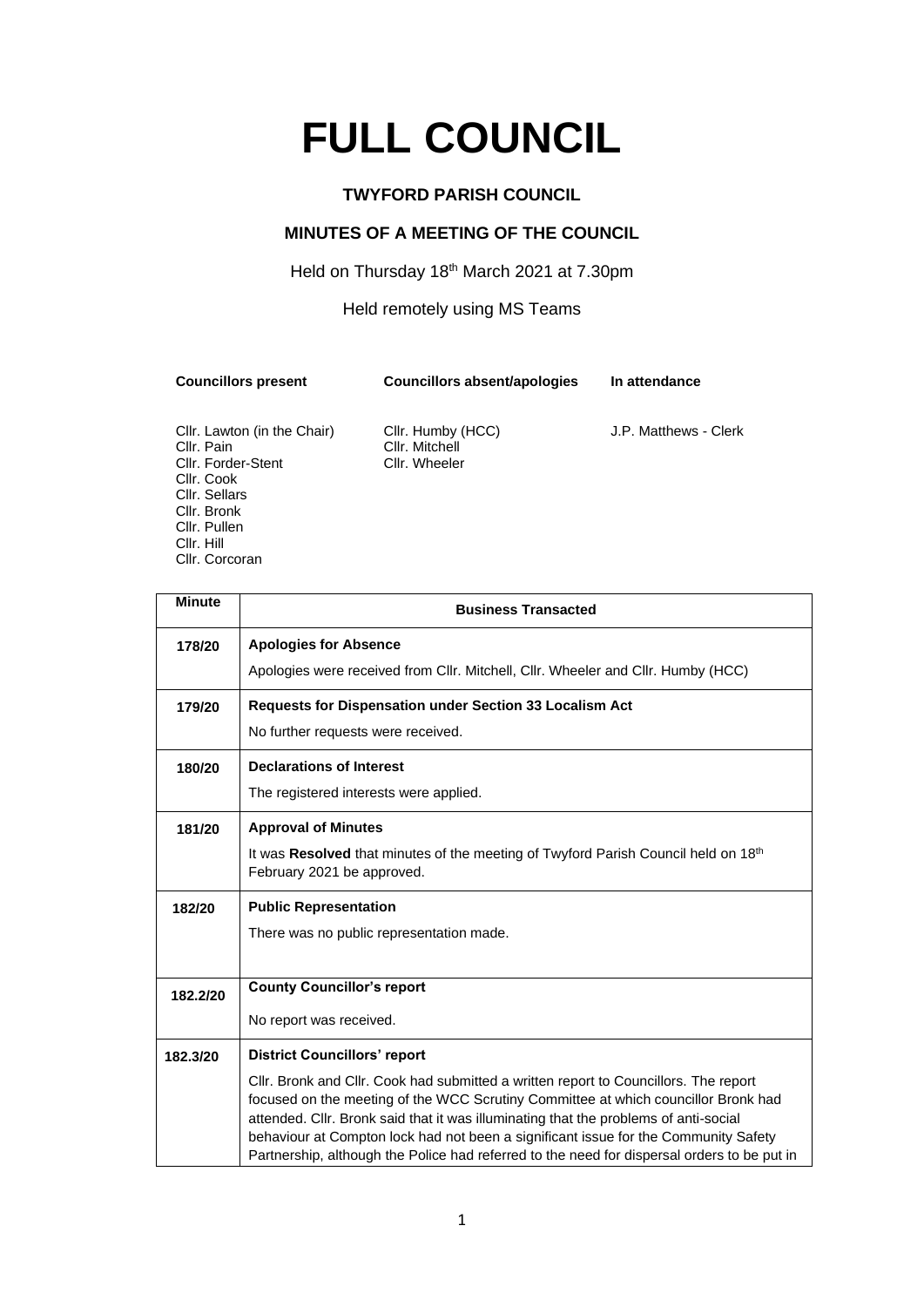| 186/20 | <b>Update from the Finance Committee</b>                                                                                                                                                                                                                                                                                                                                                                                                                                                                                                                                                                                                                                                                                                                                                                                                                                                                                                                                                                                                                                                                                                                          |
|--------|-------------------------------------------------------------------------------------------------------------------------------------------------------------------------------------------------------------------------------------------------------------------------------------------------------------------------------------------------------------------------------------------------------------------------------------------------------------------------------------------------------------------------------------------------------------------------------------------------------------------------------------------------------------------------------------------------------------------------------------------------------------------------------------------------------------------------------------------------------------------------------------------------------------------------------------------------------------------------------------------------------------------------------------------------------------------------------------------------------------------------------------------------------------------|
| 185/20 | <b>Update from the Recreation Committee</b><br>CIIr. Pullen advised that tree surgeons have completed work at Hunter Park and<br>Northfields. The hedge planting by school children at Hunter Park had started on Tuesday<br>and was expected to be complete by Saturday. There had been much positive feedback<br>on the initiative.                                                                                                                                                                                                                                                                                                                                                                                                                                                                                                                                                                                                                                                                                                                                                                                                                             |
|        | The Chairman of the Council would write to express the concerns the Parish Council has<br>had about what has happened and that within a historic and archaeological site of<br>national importance that golf cannot take precedence but rather a carefully controlled<br>balance must be maintained.                                                                                                                                                                                                                                                                                                                                                                                                                                                                                                                                                                                                                                                                                                                                                                                                                                                              |
|        | Other members made points including the treatment of WCC Arboriculture Officers when<br>they attended the site and that the Golf Club is not the owner of the land, they are merely<br>tenants.<br>Cllr. Bronk thanked the Chairman and Cllr. Corcoran for the additional verbal updates as<br>he had been disappointed with the written report alone, which whilst appearing to listen to<br>the Council's concerns did not materially alter any of the club's plans. He would have<br>liked to have seen much more helpful suggestions from the club which positively<br>addressed the parish council's concerns, offering to produce and share updated<br>management plans, take note of the requirements for SDNP and their unique location in<br>the National Park.                                                                                                                                                                                                                                                                                                                                                                                          |
|        | Councillor Corcoran gave an overview of his opinions which he had presented during this<br>meeting and said it would be particularly useful to see a management plan for the area.<br>He very strongly objected to the removal of two mature yew trees which in his view had<br>clearly been removed in a considerable haste demonstrated by the method of removal.<br>He emphasised that any work takes place in a very sensitive area, the felling licence is for<br>selective trees and is without context in the absence of a management plan. He was<br>concerned that the golf club's view was that golf takes precedent above and beyond all<br>other aspects such as ecology, archaeology and amenity, whereas a management plan<br>should address all these needs with a balanced approach. The representatives of the<br>Golf Club had listened to the concerns of the council and did appear unaware of some of<br>the processes that are required to be followed when managing areas as important as this<br>one. Cllr. Corcoran indicated that he would support the relocation of the existing reservoir<br>as part of a wider site management plan. |
|        | The draft minutes of the Planning Committee held on 4 <sup>th</sup> March 2021 were received.<br>The Chairman advised that Cllr. Corcoran and himself had attended a meeting with the<br>chairman of the Golf Club, the notes of which he had circulated to councillors, asking that<br>any details or clarifications be provided to him. The meeting was constructive and both<br>parties wished to maintain a positive dialogue.                                                                                                                                                                                                                                                                                                                                                                                                                                                                                                                                                                                                                                                                                                                                |
| 184/20 | <b>Update from the Planning Committee</b>                                                                                                                                                                                                                                                                                                                                                                                                                                                                                                                                                                                                                                                                                                                                                                                                                                                                                                                                                                                                                                                                                                                         |
| 183/20 | Update on matters arising from the minutes of the previous Full Council meeting<br>Nothing to report                                                                                                                                                                                                                                                                                                                                                                                                                                                                                                                                                                                                                                                                                                                                                                                                                                                                                                                                                                                                                                                              |
|        | committee meeting of the 1st of April                                                                                                                                                                                                                                                                                                                                                                                                                                                                                                                                                                                                                                                                                                                                                                                                                                                                                                                                                                                                                                                                                                                             |
|        | as the consultation period ends on the 12th of April.<br>The clerk confirmed that the WCC plan matter was on the agenda for the planning                                                                                                                                                                                                                                                                                                                                                                                                                                                                                                                                                                                                                                                                                                                                                                                                                                                                                                                                                                                                                          |
|        | ASB issues in addition to the matters being raised by parish councillors.<br>CIIr. Cook encouraged families and individuals to all submit comments on the WCC plan                                                                                                                                                                                                                                                                                                                                                                                                                                                                                                                                                                                                                                                                                                                                                                                                                                                                                                                                                                                                |
|        | place for Compton Lock. He felt there was a need for local residents to continue to report                                                                                                                                                                                                                                                                                                                                                                                                                                                                                                                                                                                                                                                                                                                                                                                                                                                                                                                                                                                                                                                                        |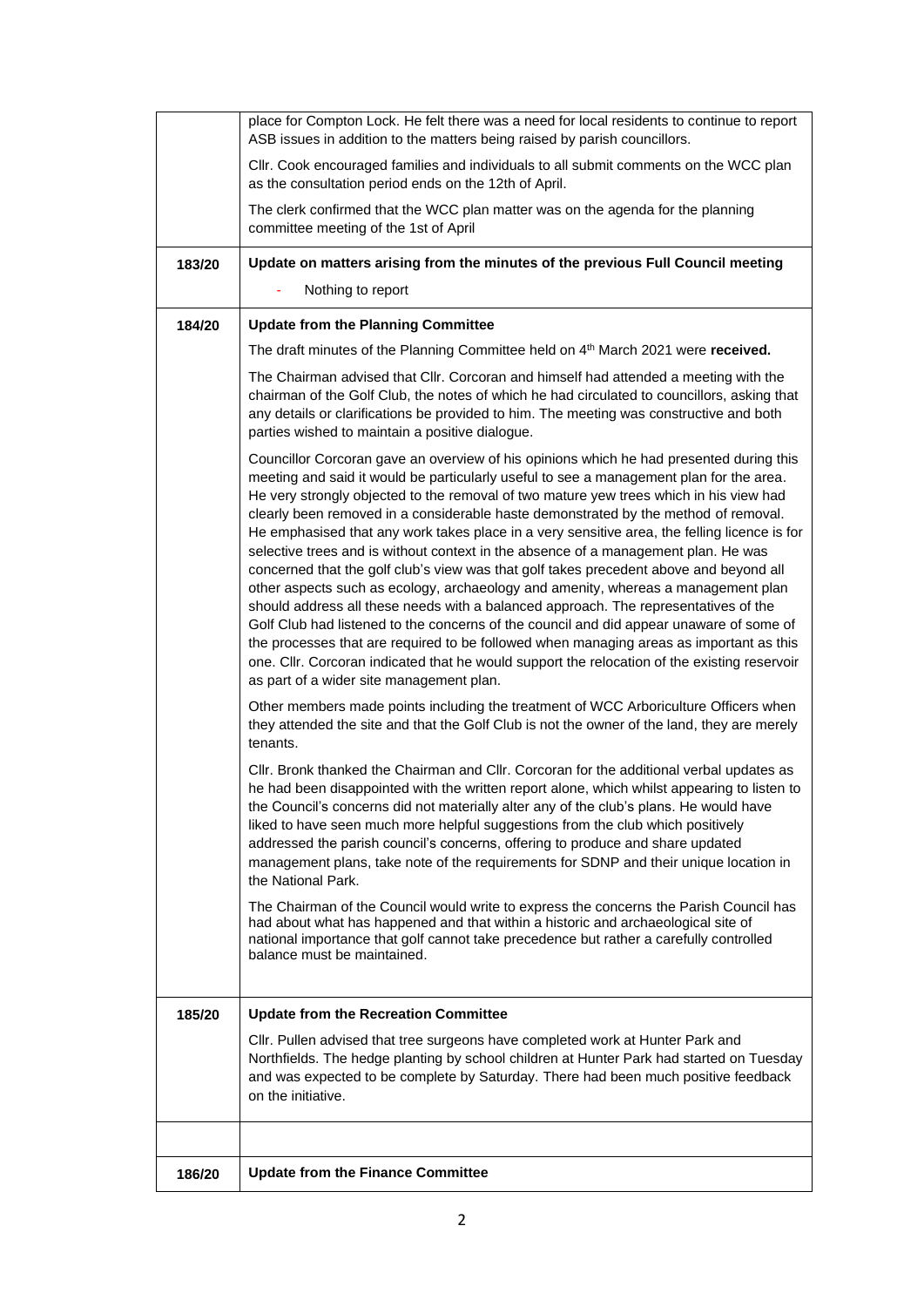|          | There were no additional items to report                                                                                                                                                                                                                                                                                                                                                            |             |                                                                                                                                                                     |  |
|----------|-----------------------------------------------------------------------------------------------------------------------------------------------------------------------------------------------------------------------------------------------------------------------------------------------------------------------------------------------------------------------------------------------------|-------------|---------------------------------------------------------------------------------------------------------------------------------------------------------------------|--|
| 186.1/20 | <b>Schedule of Payments</b>                                                                                                                                                                                                                                                                                                                                                                         |             |                                                                                                                                                                     |  |
|          | Outgoing payments were higher this month than usual, mainly due to the expenditure on<br>Northfields play area surface improvements.                                                                                                                                                                                                                                                                |             |                                                                                                                                                                     |  |
|          | The Clerk advised that a last-minute invoice from HALC with £36 due for a training course<br>had been received.                                                                                                                                                                                                                                                                                     |             |                                                                                                                                                                     |  |
|          | of the HALC invoice for £36.                                                                                                                                                                                                                                                                                                                                                                        |             | It was Resolved to approve the Schedule of Payments for March 2021 with the addition                                                                                |  |
|          | Proposed by Cllr. Sellars, seconded by Cllr. Lawton.                                                                                                                                                                                                                                                                                                                                                |             |                                                                                                                                                                     |  |
| 186.2/20 | <b>Balance of the bank accounts</b>                                                                                                                                                                                                                                                                                                                                                                 |             |                                                                                                                                                                     |  |
|          | The bank balances as of 26th February 2021 were noted.                                                                                                                                                                                                                                                                                                                                              |             |                                                                                                                                                                     |  |
|          | <b>Ordinary Accounts</b>                                                                                                                                                                                                                                                                                                                                                                            |             | Interest rate                                                                                                                                                       |  |
|          | HSBC C/A                                                                                                                                                                                                                                                                                                                                                                                            | £8,786.30   | 0.0%                                                                                                                                                                |  |
|          | <b>HSBC Savings</b>                                                                                                                                                                                                                                                                                                                                                                                 | £77,483.22  | 0.01%                                                                                                                                                               |  |
|          | Nationwide                                                                                                                                                                                                                                                                                                                                                                                          | £74,024.05  | 0.05%                                                                                                                                                               |  |
|          | <b>Total</b>                                                                                                                                                                                                                                                                                                                                                                                        | £160,293.57 |                                                                                                                                                                     |  |
|          |                                                                                                                                                                                                                                                                                                                                                                                                     |             |                                                                                                                                                                     |  |
| 186.3/20 |                                                                                                                                                                                                                                                                                                                                                                                                     |             |                                                                                                                                                                     |  |
|          | Asset Register for year ending 31 <sup>st</sup> March 2021                                                                                                                                                                                                                                                                                                                                          |             |                                                                                                                                                                     |  |
|          | Members considered an updated asset register and an Asset Register Policy. The Clerk<br>explained the purpose of the policy.<br>Several small items had been added during the year, including a new laptop for the Clerk.<br>There was a query as to ownership of a wooden bridge in the Meadows. The telephone<br>kiosks had not been included whilst the Clerk sought to establish the ownership. |             |                                                                                                                                                                     |  |
|          | <b>Resolved to:</b><br>Approve the Asset Register for year ending 31 <sup>st</sup> March 2021                                                                                                                                                                                                                                                                                                       |             |                                                                                                                                                                     |  |
|          | Approve the Asset Register Policy.                                                                                                                                                                                                                                                                                                                                                                  |             |                                                                                                                                                                     |  |
|          | Proposed by Cllr. Lawton, seconded by Cllr. Sellars.                                                                                                                                                                                                                                                                                                                                                |             |                                                                                                                                                                     |  |
| 187/20   | Internal Auditor's report for Q3                                                                                                                                                                                                                                                                                                                                                                    |             |                                                                                                                                                                     |  |
|          | therein.                                                                                                                                                                                                                                                                                                                                                                                            |             | It was Resolved to note the report and to implement the recommendations contained                                                                                   |  |
| 188/20   | <b>Highways Update</b>                                                                                                                                                                                                                                                                                                                                                                              |             |                                                                                                                                                                     |  |
|          | No further items to report                                                                                                                                                                                                                                                                                                                                                                          |             |                                                                                                                                                                     |  |
| 188.1/20 | <b>Speed Limit Reminder Signs Report</b>                                                                                                                                                                                                                                                                                                                                                            |             |                                                                                                                                                                     |  |
|          | The reports were received and noted.                                                                                                                                                                                                                                                                                                                                                                |             |                                                                                                                                                                     |  |
|          |                                                                                                                                                                                                                                                                                                                                                                                                     |             | CIIr. Bronk advised that data could be sent to the Police to assist with targeted speed<br>enforcement activity. There was no objection to the sharing of the data. |  |
|          | aggerating report data together for locations.                                                                                                                                                                                                                                                                                                                                                      |             | The Clerk agreed to liaise with the Assistant Clerk on the outstanding matter of                                                                                    |  |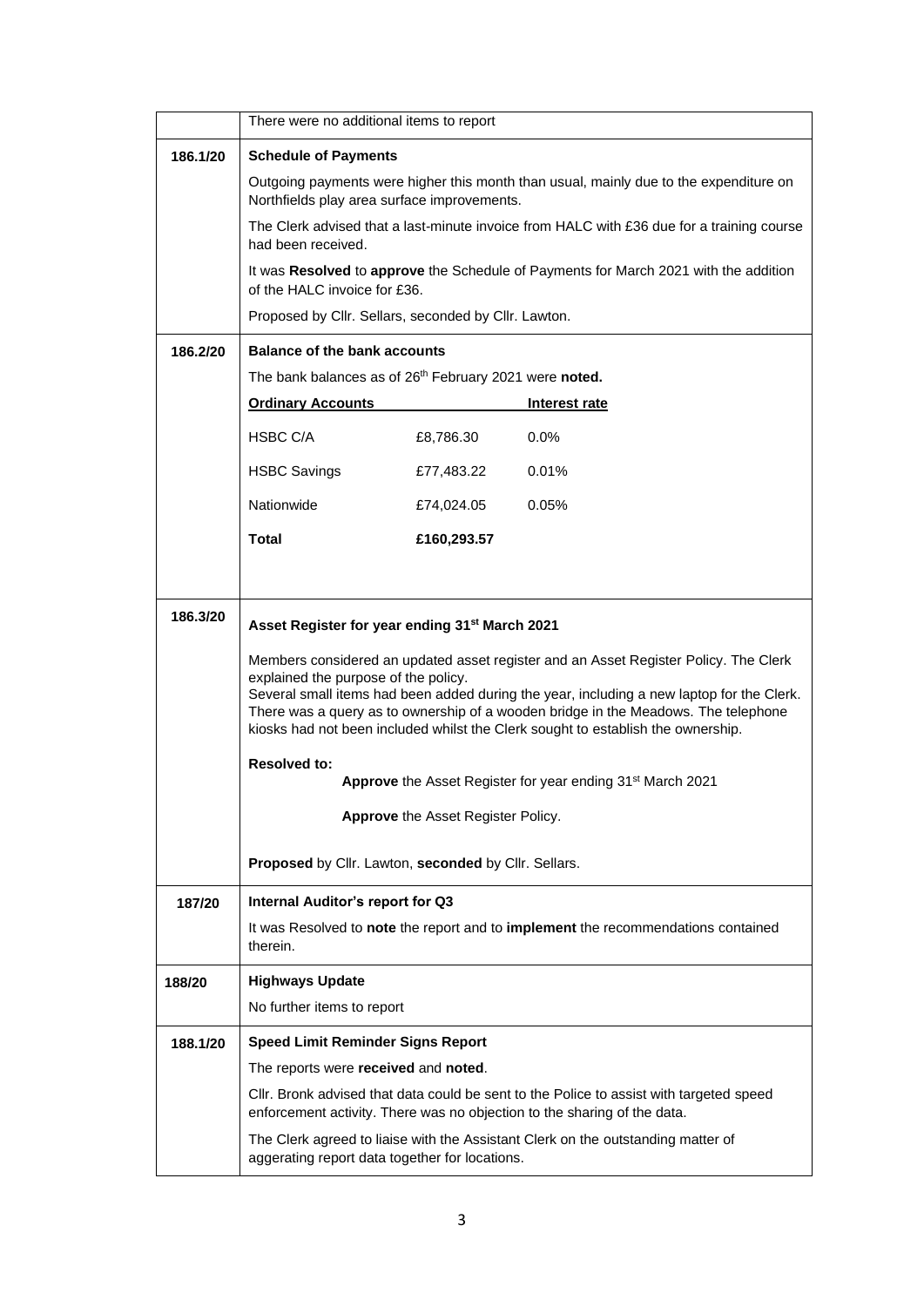| 189/20 | <b>Twyford Social Club</b>                                                                                                                                                                                                                                                                                                                                                                                                                                                                                                                                                                                                                                                                                                                                                                                                                                                                                                                                                                                                                                                                                                                                                                                                                                                                                                                                                                                                                                                                                                                                                                                                                                                                                                                                                                                                                                                                                                                                                                                                                                                                                                                                                                                                                                                                                               |  |  |
|--------|--------------------------------------------------------------------------------------------------------------------------------------------------------------------------------------------------------------------------------------------------------------------------------------------------------------------------------------------------------------------------------------------------------------------------------------------------------------------------------------------------------------------------------------------------------------------------------------------------------------------------------------------------------------------------------------------------------------------------------------------------------------------------------------------------------------------------------------------------------------------------------------------------------------------------------------------------------------------------------------------------------------------------------------------------------------------------------------------------------------------------------------------------------------------------------------------------------------------------------------------------------------------------------------------------------------------------------------------------------------------------------------------------------------------------------------------------------------------------------------------------------------------------------------------------------------------------------------------------------------------------------------------------------------------------------------------------------------------------------------------------------------------------------------------------------------------------------------------------------------------------------------------------------------------------------------------------------------------------------------------------------------------------------------------------------------------------------------------------------------------------------------------------------------------------------------------------------------------------------------------------------------------------------------------------------------------------|--|--|
|        | The Chairman gave an update on this matter and advised Council that members of a<br>community led group were actively evaluating options for the building and taking legal<br>advice. It was expected that it would still be some months until any agreement in principle<br>or fundraising options would be more widely shared with the community.                                                                                                                                                                                                                                                                                                                                                                                                                                                                                                                                                                                                                                                                                                                                                                                                                                                                                                                                                                                                                                                                                                                                                                                                                                                                                                                                                                                                                                                                                                                                                                                                                                                                                                                                                                                                                                                                                                                                                                      |  |  |
| 190/20 | <b>Project Updates</b>                                                                                                                                                                                                                                                                                                                                                                                                                                                                                                                                                                                                                                                                                                                                                                                                                                                                                                                                                                                                                                                                                                                                                                                                                                                                                                                                                                                                                                                                                                                                                                                                                                                                                                                                                                                                                                                                                                                                                                                                                                                                                                                                                                                                                                                                                                   |  |  |
|        | Neighbourhood Plan - Cllr. Corcoran had remotely spoken at the recent<br>SDNPA Planning Committee where members had received a report from<br>SDNPA officers on the TNP. The report contained 25 comments: a mixture of<br>suggestions, corrections, and modifications. Cllr. Corcoran indicated that many<br>of these had been addressed previously and urged the committee to ask why,<br>after 7 years of TNP development, SDNPA Officers were still raising some many<br>points. He had been disappointed that the planning committee nor its Chairman<br>has questioned this matter, but instead accepted the report without any further<br>consideration. Separately the SDNPA Communities Lead officer is arranging for<br>the appointment of an examiner to carry out the required assessment of the draft<br>TNP.<br>Flood Mitigation and Car Park expansion - The Clerk advised that WCC had<br>$\bullet$<br>confirmed that the £65k CIL grant for the car park expansion could be<br>reassigned to the FMS project but was conditional on receiving matched CIL<br>funding from the SDNPA.<br>Two Parks/Hunter Park Strategy - The Clerk advised that the tender for the<br>$\bullet$<br>playground was advertised on Contract Finder and is open until 15 <sup>th</sup> April. There<br>had been a reasonable amount of interest from potential bidders to date and<br>several having made visits to the park.<br>Cycleway - Cllr. Corcoran advised that work by the consultant had progressed<br>$\bullet$<br>to obtaining two estimates for work and the one which included widening of the<br>existing footway was the preferred option. Roger Walker and Nick Farthing are<br>still in discussions are on other aspects.<br>Climate Change - Cllr Forder-Stent reported that she had attended a Zoom<br>٠<br>meeting with other local groups in the district to share ideas about carbon<br>reduction initiatives. WinACC are producing a report on each community's<br>carbon footprint. A new report is due out soon, however Twyford's footprint was<br>not good, further details would be available in the report. The church would be<br>hosting a Green Fair on 17 <sup>th</sup> July and the whole community should be involved.<br>Further details on how TPC could support can would be sought. |  |  |
| 191/20 | <b>Berry Meadow and Compton Lock Committee</b>                                                                                                                                                                                                                                                                                                                                                                                                                                                                                                                                                                                                                                                                                                                                                                                                                                                                                                                                                                                                                                                                                                                                                                                                                                                                                                                                                                                                                                                                                                                                                                                                                                                                                                                                                                                                                                                                                                                                                                                                                                                                                                                                                                                                                                                                           |  |  |
|        | CIIr. Corcoran gave an update on the grazing of the meadows, which is undertaken by<br>Hampshire & Isle of Wight Wildlife Trust (HIOWWT). A very productive meeting had taken<br>place with the grazing manager and both parties expectations were now better<br>understood.                                                                                                                                                                                                                                                                                                                                                                                                                                                                                                                                                                                                                                                                                                                                                                                                                                                                                                                                                                                                                                                                                                                                                                                                                                                                                                                                                                                                                                                                                                                                                                                                                                                                                                                                                                                                                                                                                                                                                                                                                                             |  |  |
|        | CIIr. Corcoran had also met with area ranger from the SDNPA and discussed repairs to<br>the footpath along the navigation. It was unlikely that the SDNPA could assist, since the<br>area was not designated a Strategic Asset. The ranger agreed to discuss internally within<br>the SDNPA that the area be considered a Strategic Asset.                                                                                                                                                                                                                                                                                                                                                                                                                                                                                                                                                                                                                                                                                                                                                                                                                                                                                                                                                                                                                                                                                                                                                                                                                                                                                                                                                                                                                                                                                                                                                                                                                                                                                                                                                                                                                                                                                                                                                                               |  |  |
|        | It was Resolved to approve a 1 year extension to the existing HIOWWT grazing<br>agreement.                                                                                                                                                                                                                                                                                                                                                                                                                                                                                                                                                                                                                                                                                                                                                                                                                                                                                                                                                                                                                                                                                                                                                                                                                                                                                                                                                                                                                                                                                                                                                                                                                                                                                                                                                                                                                                                                                                                                                                                                                                                                                                                                                                                                                               |  |  |
| 192/20 | Bequest for benches to be located in the Water Meadows                                                                                                                                                                                                                                                                                                                                                                                                                                                                                                                                                                                                                                                                                                                                                                                                                                                                                                                                                                                                                                                                                                                                                                                                                                                                                                                                                                                                                                                                                                                                                                                                                                                                                                                                                                                                                                                                                                                                                                                                                                                                                                                                                                                                                                                                   |  |  |
|        |                                                                                                                                                                                                                                                                                                                                                                                                                                                                                                                                                                                                                                                                                                                                                                                                                                                                                                                                                                                                                                                                                                                                                                                                                                                                                                                                                                                                                                                                                                                                                                                                                                                                                                                                                                                                                                                                                                                                                                                                                                                                                                                                                                                                                                                                                                                          |  |  |